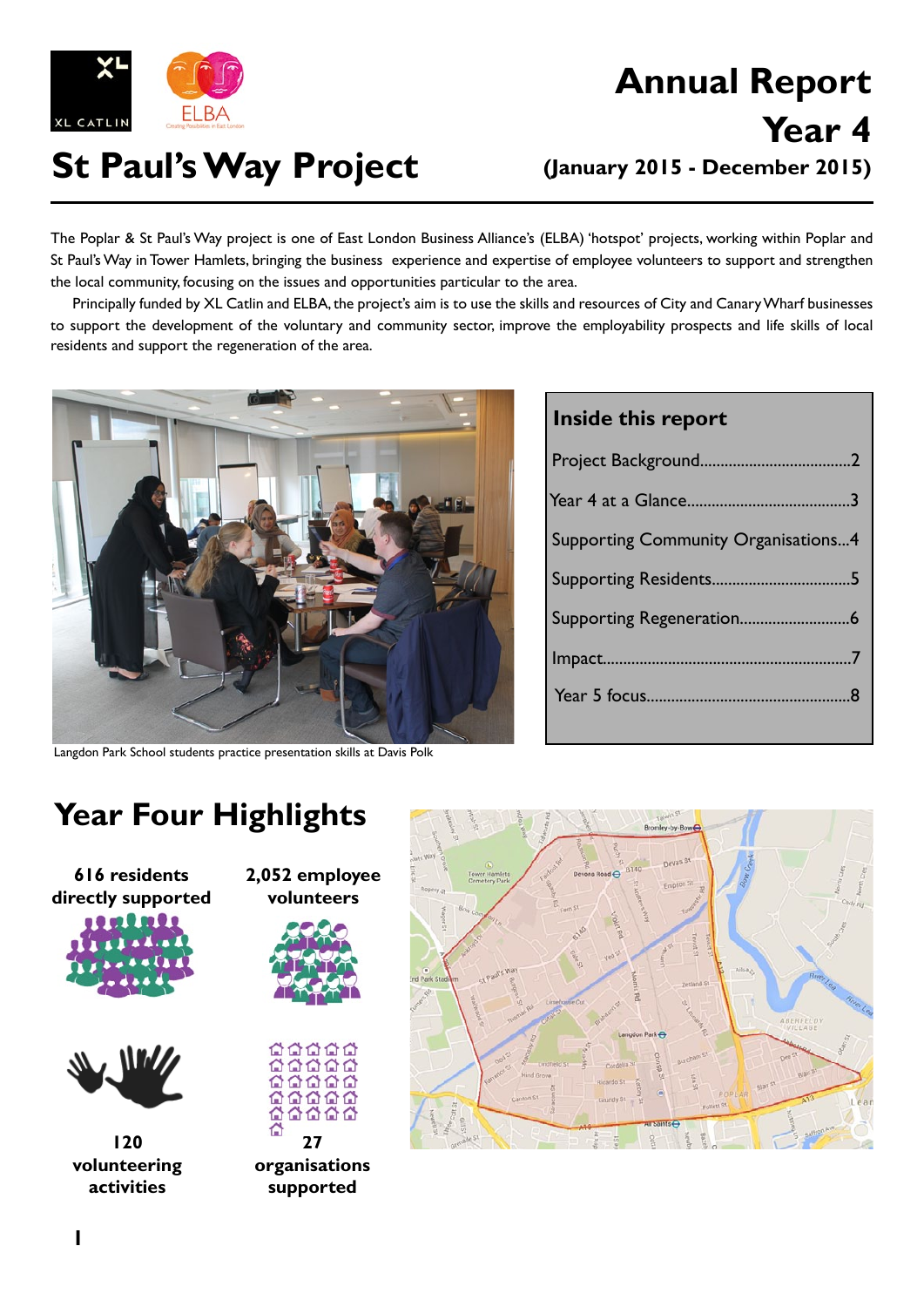

# **Project Background**

## **St Paul's Way Project**

The Poplar & St Paul's Way project began in 2011 and was designed to sit alongside the large-scale physical regeneration taking place around St Paul's Way. The project brings employee volunteers to the area to support a variety of organisations through business skills and practical support, improving on the early successes of the St Paul's Way Transformation Project<sup>i</sup>.

At the end of Year 3 the focus area of the project was expanded to include two new centres of regeneration directly to the south of St Paul's Way: Langdon Park (including the Spotlight Centre and Langdon Park School) and Chrisp Street Market.

Funding cuts affecting the London Borough of Tower Hamlets mean that the voluntary and community sector (VCS) is under increased pressure and struggling to deliver, at a time when organisations are experiencing an increase in demand for services. St Paul's Way is a hub for VCS organisations, with several organisations on a mile-long stretch of road.

The Poplar area is next to Canary Wharf and just three miles from the City of London and the jobs and wealth of those districts. However, residents are less likely to be in employment, and often feel the opportunities available on their doorstep are not for them. Even local graduates are unlikely to benefit from these job opportunities, with only half in graduate-level employment.

St Paul's Way has seen huge levels of regeneration over the last few years with the final stages now underway. Residents are living in better housing and are served by better amenities in a brighter environment. The poorest part of Tower Hamlets, around Chrisp Street, is next for regeneration, and the focus of a £300m redevelopment creating a vibrant new district centre for Poplar.

#### **Project Objectives:**

- Support the development of the voluntary and community sector
- Improve the employability, enterprise and life skills of residents
	- Improve the local community's physical environment

#### **Issues:**

- **Funding cuts:** The London Borough of Tower Hamlets has seen continued cuts and is forecast to make £63m in savings over the next three years<sup>2</sup>.
- **Welfare reforms:** Reductions in welfare mean the total loss to Tower Hamlets residents is around  $£8$  million a year<sup>3</sup>.
- **Increase in demand for services: 75% of local charities and** community groups saw an increase in demand for services during 2014-15, 81% expect this increase to continue over the next 12 months, and only 15% of groups feel sufficiently resourced to cope<sup>4</sup>.
- **Educational attainment:** The number of adults with no formal qualifications in the Poplar area is above the Tower Hamlets and
- national averages at around 25%<sup>5</sup>.
- **Employment:** Despite GCSE results in the borough being above average, there are more 16-18 year olds not in education, employment or training than the English average<sup>6</sup>. 67.9% of Tower Hamlets graduates are in employment, compared to the national average of 74.7%, and just 54% of those in professional, graduate level, employment<sup>7</sup>. The Poplar area has the highest unemployment rate in Tower Hamlets at 18.8%, against the Borough average of 12% and the national average of 7.6%<sup>5</sup>.
- **Income disparity:** The average salary of those who work in Tower Hamlets is £58,000 whilst the average household income for those who live in Tower Hamlets is £29,550. Around 20% of households have an annual income of less than  $£15,000^\circ$ .
- **Housing:** The population of Tower Hamlets grew 4.1% in 2014, the second largest rise in England. During the same time, private housing stock grew by just 1.75%<sup>9</sup>. Housing associations are required to cut social rents by 1% per year over the next four years, meaning they are increasingly relying on properties at market rate to cover losses<sup>10</sup>.
- **Poverty:** A quarter of all Tower Hamlets residents live in income deprived households, with the number rising to 39% for children – the highest in the country.<sup>11</sup> Tower Hamlets is among the 10% of districts in England that contain the largest proportion of highly deprived neighbourhoods.<sup>11</sup>

- 2. Source: www.towerhamlets.gov.uk/yourborough, 2015
- 3. Source : Tower Hamlets Fairness Commission, 2013
- 4. Source: Localgiving's Local Charity & Community Group Sustainability Survey 2015
- 5. Source: Tower Hamlets Ward Profiles Lansbury, Mile End and Bromley South, 2014
- 6. Source: East End Community Foundation Vital Issues, 2015
- 7. Source: HESA, 2011-12
- 8. Source: Tower Hamlets Equality Commission, 2013
- 9. Source: www.ons.gov.uk/ 'Annual Mid-year Population Estimates, 2014'
- 10. Source: www.insidehousing.co.uk/osborne-rips-up-settlement-and-cuts-
- rents-by-1-a-year/7010686.article, 2015

<sup>1.</sup> www.stpaulsway.com/

<sup>11.</sup> Source: Indices of Multiple Deprivation, 2015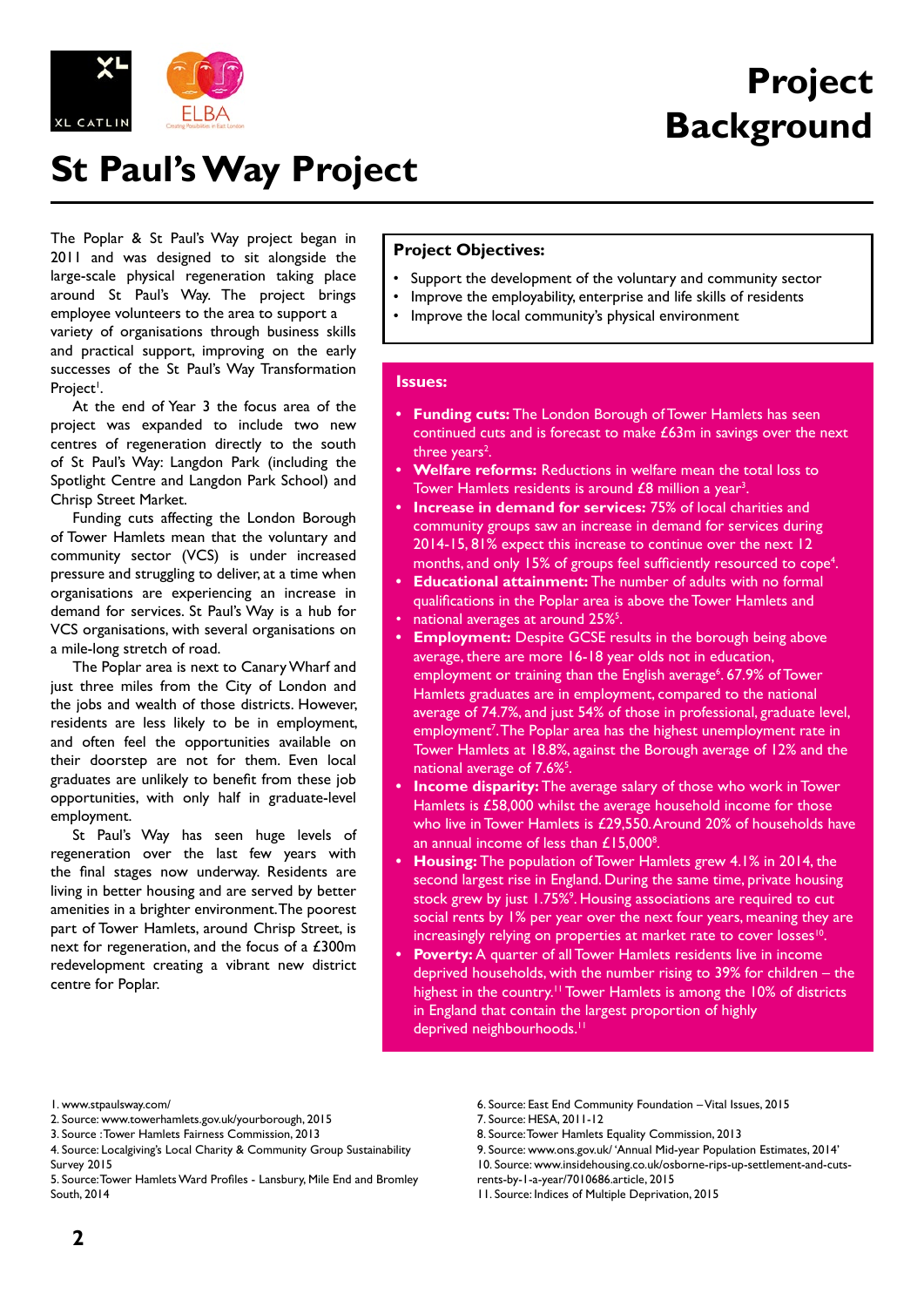

## **Year 4 at a Glance**

# **St Paul's Way Project**

The Poplar & St Paul's Way project addresses these critical issues by connecting VCS organisations and local residents with skilled volunteers. Funding from XL Catlin enables ELBA to employ a dedicated project manager who is responsible for meeting with organisations, identifying opportunities and facilitating employee-led volunteering activities.

### **Performance against targets**

| Time period                            | Year I<br>Sep 2011 - Dec 2012 |                                         | Year 2<br>Jan 2013 - Dec 2013 |                                      | Year 3<br>Jan 2014 - Dec 2014 |                                           | Year 4<br>Jan 2015 - Dec 2015 |                                      |
|----------------------------------------|-------------------------------|-----------------------------------------|-------------------------------|--------------------------------------|-------------------------------|-------------------------------------------|-------------------------------|--------------------------------------|
|                                        | Target                        | Achieved                                | Target                        | <b>Achieved</b>                      | Target                        | Achieved                                  | Target                        | Achieved                             |
| Schools supported                      | 4                             | 3                                       | 5                             | 5                                    | 5                             | 6                                         | 7                             | $\overline{4}$                       |
| Community organisa-<br>tions supported | 15                            | 8                                       | 20                            | 9                                    | 20                            | 17                                        | 16                            | 17                                   |
| Social enterprises sup-<br>ported      | 3                             |                                         | 4                             | $\overline{4}$                       | 4                             | $\overline{4}$                            | 4                             | $\overline{\mathbf{5}}$              |
| Team challenge volun-<br>teers $*$     | 50 ا                          | $2,643$ (inc.<br>150 from XL<br>Catlin) | 150                           | 1,985 (inc.<br>41 from XL<br>Catlin) | 150                           | $1,673$ (inc.<br>22 from<br>$XL$ Catlin)  | 150                           | 1,827 (inc.<br>27 from XL<br>Catlin) |
| <b>Business volunteers</b>             | 45                            | 253 (inc. 7)<br>from XL<br>Catlin)      | 68                            | 176 (inc. 33<br>from XL<br>Catlin)   | 80                            | 205 (inc.<br>38 from<br><b>XL Catlin)</b> | 100                           | 225 (inc. 34)<br>from XL<br>Catlin)  |

\* Years 1 and 2 included team challenges at Mudchute Park and Farm and Stepney City Farm – both removed from project for year three as they are not in the immediate area.

### **Project inputs:**

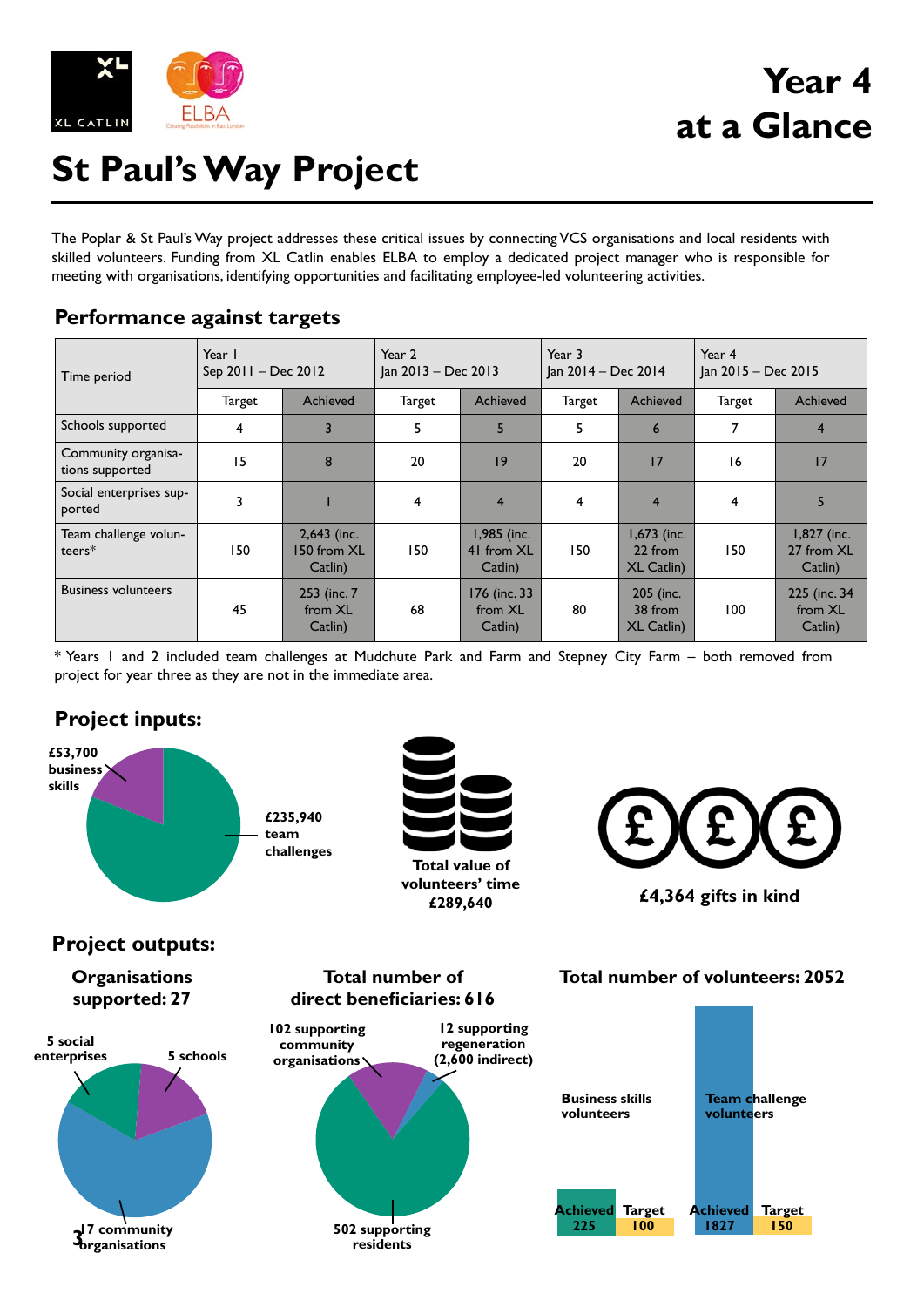

### **St Paul's Way Project**

### **Supporting Community Organisations**

### **Objective One**

Support the development of the voluntary and community sector

#### **Results**



With charities increasingly feeling the pressure of reduced resources and increased demands, and Localgiving recommending that more skilled volunteers with specialist knowledge are required to support community organisations, projects such as the St Paul's Way project have never been more important.

Staff at youth charities Streets of Growth and Leaders in Community have been matched with mentors from State Street Bank, Beazley and Bank of America Merrill Lynch, helping them with their professional development and goal setting.

Streets of Growth and Leaders in Community have also been introduced to trustees from various companies, helping improve governance at board level.

Children's charity Toyhouse received support from a Linklaters volunteer to put together a fundraising brochure, and a City of London volunteer to research funding sources from corporates.

Emmaus East London received support from an HSBC volunteer to review their social media presence, helping to promote their social business, and Your Bike CIC hosted volunteers from Financial Ombudsman Service to help improve their customer experience.

#### **Evaluation**

In Year 4, the project has continued to link up small community organisations in Poplar and St Paul's Way with experienced professionals, happy to share their skills. For these organisations, it means they are able to tap into skills and resources that may have otherwise cost money or taken time away from delivery.

Organisations have said that this support from volunteers has enabled them to improve services, deliver operational improvements, increase their profile and increase their confidence in trying new ways of working.

Expanding the project area to include Chrisp Street Market has enabled us to work with Poplar HARCA on engaging new social enterprises such as Dolittle, Emmaus East London and Your Bike CIC.



We Walk the Line receive business advice from Citi

#### **Case Study: Leaders in Community Board Members**

Leaders in Community (LiC) were looking to refresh their board of trustees, which is made up almost entirely of young people. ELBA reached out to its member base, targeting younger members of staff and asking for those interested to apply with details of the skills they had to offer and why they were interested.

ELBA introduced four individuals to LiC CEO Momtaz Ajid who gave them an overview of the organisation and discussed their motivations, before inviting them to shadow a board meeting and meet the other trustees.

As an introductory task on joining the board, Danny Davis (FTSE), Tosin Nubi (FTSE), Chloe Caudell (HSBC) and William Pointing (Citi) all got involved in fundraising events for LiC, with activities including a cake sale, comedy night and sponsored run.

The four new trustees now sit on LiC's board, attending meetings and helping them deliver operational improvements, as well as providing support for the younger members of the board.

Momtaz said about the new trustees: "It's great to have skilled people from large corporations, bringing their skills to a young board. They not only act as mentors to our younger members, but also champion LiC and are very passionate individuals. This comes through at the board meetings with their passion helping to inspire the younger board members".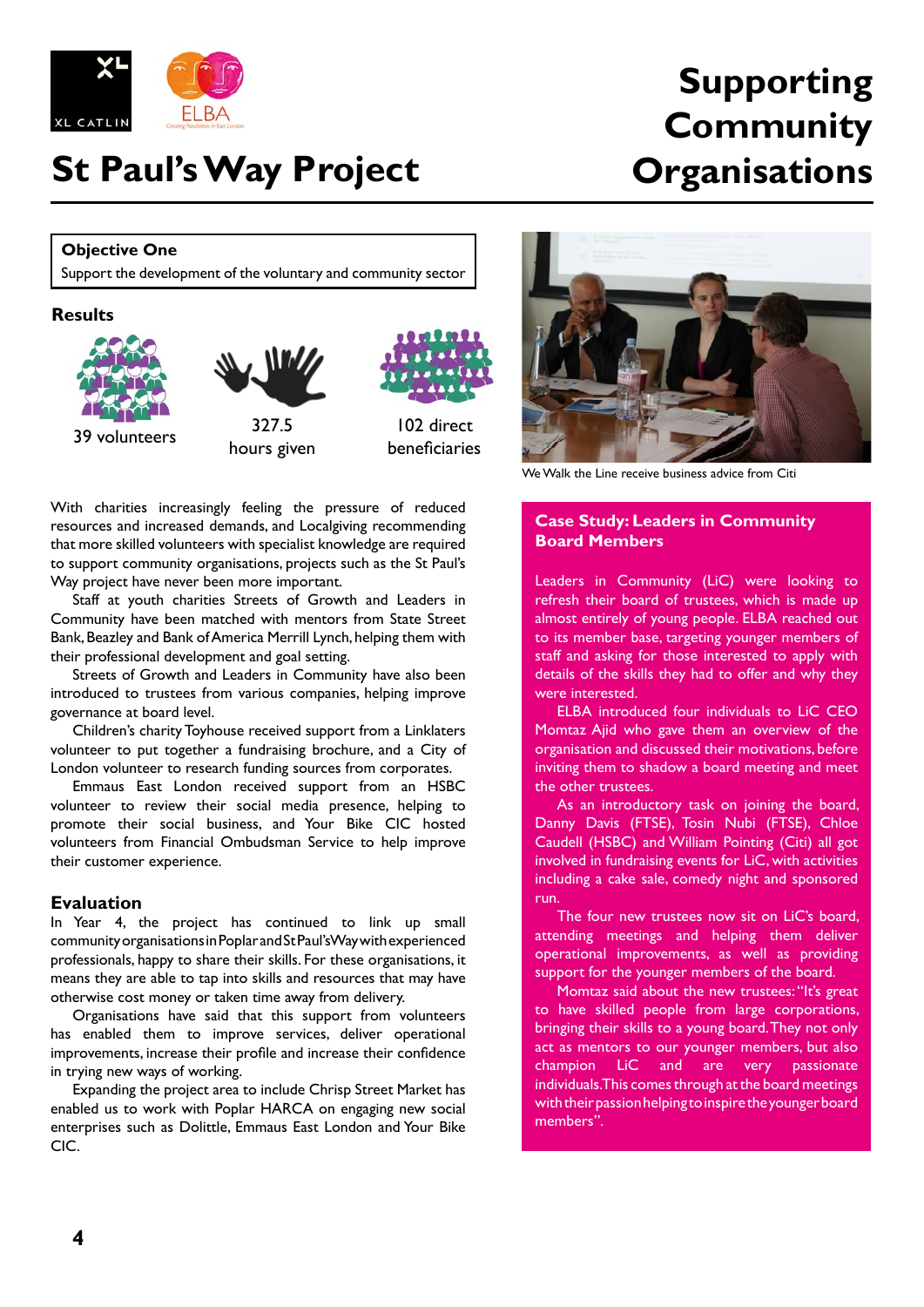

# **Supporting Residents**

### **St Paul's Way Project**

### **Objective Two**

Improve the employability, enterprise and life skills of residents





beneficiaries

Workshops in Year 4 of the project supported local residents with their employability and life skills, with many companies hosting groups ofvolunteers or going out into the community to share their experiences and advice.

The unique Food for Thought programme with Leaders in Community continued with volunteers from XL Catlin, JP Morgan, Financial Ombudsman Service and Royal London cooking with young people whilst discussing career paths, CV and interview skills, and providing advice in an informal setting.

Harbour & Jones at XL Catlin hosted students from St Paul's Way Trust School for a baking session, introducing them to a corporate kitchen and teaching important skills such as following instructions and team work.

ELBA, Langdon Park School and Davis Polk worked together on Career Capital: Sixth Form, a four-week programme introducing sixth formers to life in a law firm, the roles available and skills required, as well as general employability skills.

Barclaycard hosted an insight visit for young people from Streets of Growth as part of the charity's Earn your Vision Programme, to practice team building skills and learn what employers look for.

Other workshops included young people on Poplar HARCA's NHS Apprenticeship scheme practicing interview skills at Barclays, local job seekers taking part in mock interviews with volunteers from Nomura, State Street, Citi and Financial Ombudsman as part of ELBA's Training into Work programme and an 'employability superskills' session with Tower Hamlets College at Citi.

#### **Evaluation**

Workshops run in Year 4 of the project with Poplar and St Paul's Way residents have continued to be extremely popular with ELBA member companies, with volunteer numbers increasing on Year 3.

For local residents, the project has provided the opportunity to break down barriers with City and Canary Wharf companies, meeting professionals and finding out about their career paths and options available to them.

Participants in workshops have found them to be beneficial, with the majority saying that the workshops increased their self-confidence and communication skills, and helped them develop new skills. Volunteers have found residents to be engaged, open minded and motivated, and have been happy to share experiences and provide advice.

**5** large cohorts for bespoke workshops. The project expansion in Year 4 has brought in two new partners, Langdon Park School and Tower Hamlets College, who have been able to provide



XL Catlin volunteers at Tower Hamlets College

**Case Study: XL Catlin's Global Day of Giving supports Tower Hamlets College and ELBA's Training into Work**

XL Catlin ran their tenth Global Day of Giving in Year 4, where staff members volunteered a day in their local communities. Following the recent merger of two insurance companies (XL and Catlin), this year's was the biggest yet and saw volunteers coming together on workshops in the Poplar and St Paul's Way area.

ELBA facilitated the project's largest event of the year at Tower Hamlets College, with 70 students taking part in speed networking and interview skills with 20 volunteers from XL Catlin in the morning.

Vanessa Welsh, one of the volunteers at Tower Hamlets College said: 'I really enjoyed giving something back to the young people. They were all engaged and made a massive effort'.

For the afternoon, candidates from ELBA's Training into Work scheme visited XL Catlin's offices for a workshop on CV skills and money management, with one of the candidates, Poplar resident Amina Hassan, taking a work experience placement with Harbour & Jones in XL Catlin's staff restaurant.

Eugene Maynard, one of the participants in the afternoon session said: "It was uplifting, motivating and informative. I was given great advice and learnt to communicate on a professional level. I'm really grateful for the experience".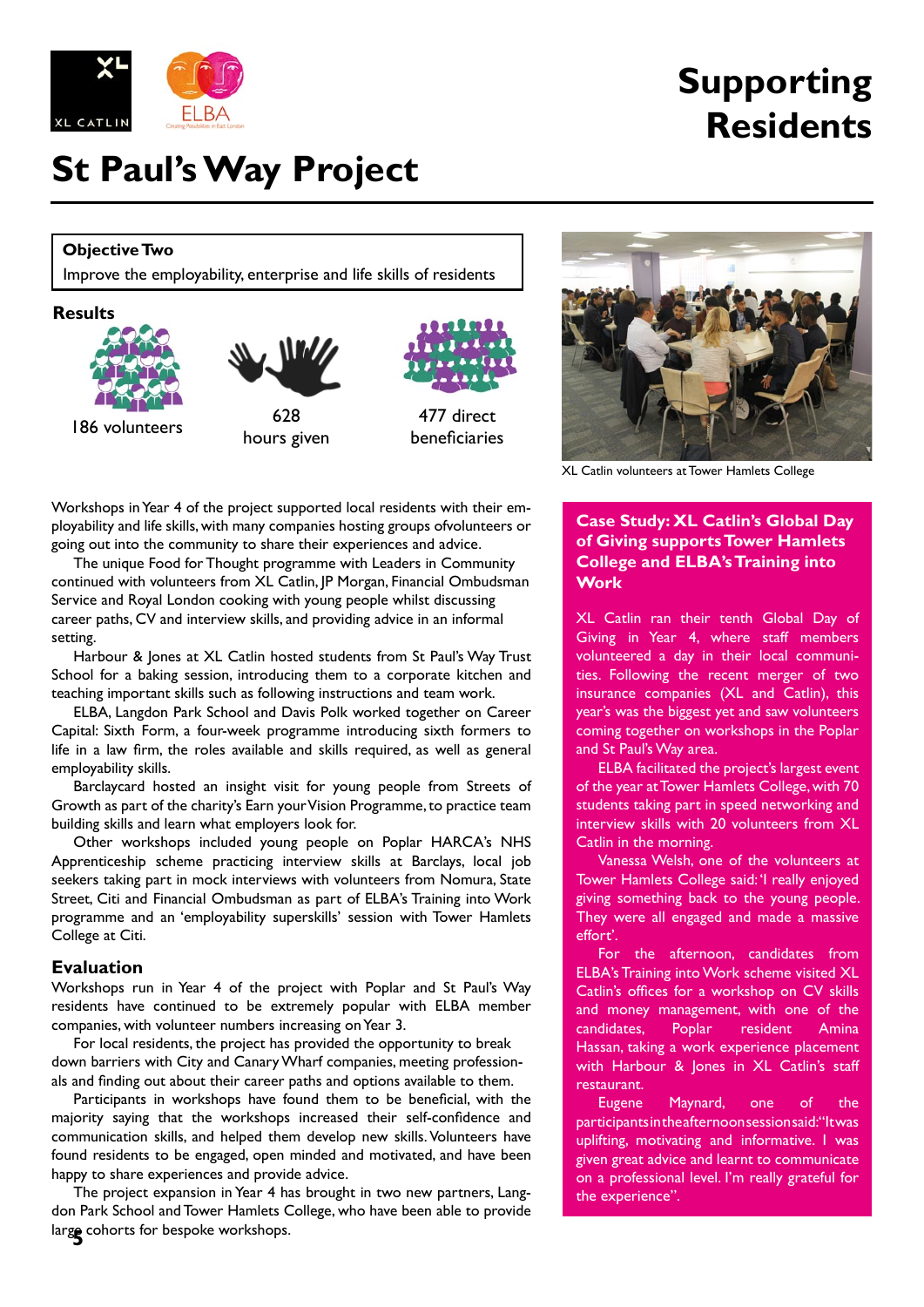

### **St Paul's Way Project**

#### **Objective Three**

Improve the local community's physical environment

#### **Results**





1,620 volunteers 10,110 hours given

21 direct beneficiaries (2,660 indirect)

On the edge of the project focus area are two of Tower Hamlets's largest green spaces: Mile End Park and Tower Hamlets Cemetery Park. Both have excellent relationships with the Challenge:ELBA team and work closely with them to place hundreds of volunteers each year.

Poplar HARCA, a Registered Social Landlord in the Poplar

and St Paul's Way area, have hosted a team from State Street Bank at Oban House through the Women's Environmental Network as well as volunteers at Lincoln Gardens on one of ELBA's Just Turn Up days.

Smaller organisations have also benefitted from volunteers placed by ELBA with a team from Barclays painting and laying floors at Fern Street Settlement, Nomura helping out in the garden at Bonner Mile End Primary School and volunteers from Lloyd's of London painting at Hestia Housing's Heather Lodge.

ELBA also provides support to the St Paul's Way Partnership group, chaired by XL Catlin's former Group Sustainability Director, John Carroll, and responsible for the physical regeneration of St Paul's Way. Towards the end of Year Four, Poplar HARCA CEO Steve Stride gave the group a tour of the area, pinpointing places that will be next to benefit from regeneration and inviting more opportunities for collaboration between stakeholders in the area.

#### **Evaluation**

Team challenges continue to be extremely popular and the project is in the vicinity of two of ELBA's largest team challenge partners in Mile End Park and Tower Hamlets Cemetery Park. Team challenges provide access to hundreds of volunteers, enabling these organisations to achieve results that they would otherwise not have had the resources for and helping to improve the local physical environment for thousands of local residents.

Being part of the St Paul's Way partnership group has enabled ELBA to play a role in the physical regeneration of the area, bringing partners together and introducing corporates to the area. The partnership group ensures that a variety of stakeholders are involved in the regeneration of the community.

**Supporting**

**Regeneration**



#### **Case Study: St Paul's Way Partnership Group**

In Year 4 of the project, ELBA was asked to join the St Paul's Way Partnership group.

The group is chaired by former XL Catlin Group Sustainability Director, John Carroll, with senior representatives from key organisations in the area such as Poplar HARCA, The London Borough of Tower Hamlets, St Paul's Way Trust School, The Prince's Trust, Queen Mary University of London and St Paul's Way Medical Centre.

The group has been instrumental in bringing local partners together to drive physical changes to the environment in St Paul's Way, such as improving the streetscape, reviewing the retail offer in the area, helping St Paul's Way Trust School increase capacity and providing new premises for St Paul's Way Medical Centre from 2016.

As well as providing secretarial support to the group, ELBA has also brought in representatives from Morgan Stanley, helping to increase corporate engagement in the area.

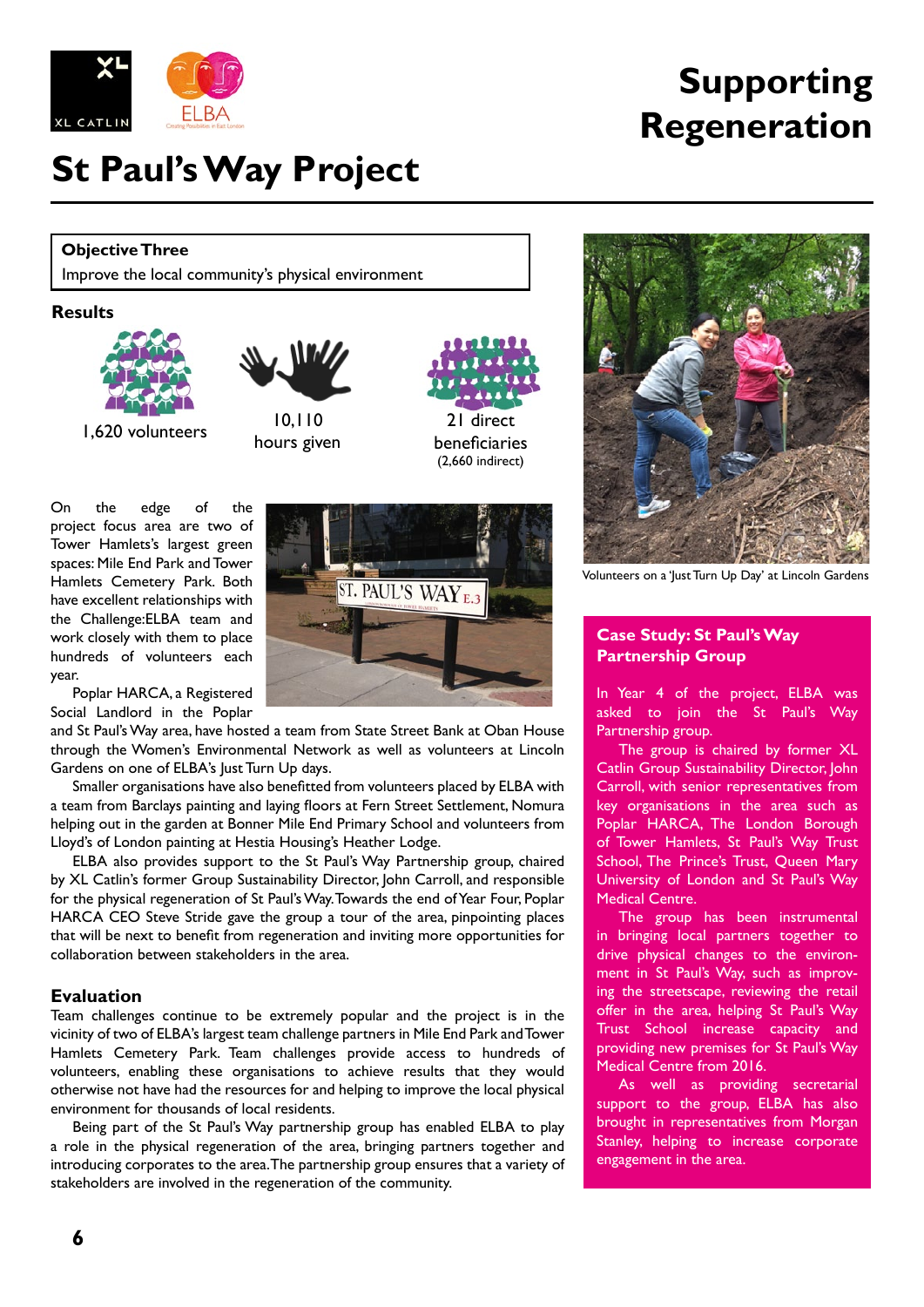

### **Impact**

# **St Paul's Way Project**

### **Supporting community organisations**

Of a sample of 8 beneficiaries surveyed across 6 community organisations, feedback showed that support from corporate volunteers has:



*"This workshop has stayed with the group in developing understanding of what is good and bad customer service and how to remedy failures when they occur"*

Amir Miah, Your Bike CIC

### **Supporting residents**

Of a sample of 122 beneficiaries surveyed across 9 workshops, participants said that workshops had:



*"I wanted to know what motivated people to aspire and work hard and after the interviews I have a better understanding of what I want in life"*

Streets of Growth 'Earn Your Vision' participant

*"I never thought that I would be able to make such good relationships with companies. The sessions helped me to boost my confidence and communication skills, gave me CV tips and helped with my first impressions"*

Langdon Park School Student

### **Supporting regeneration**

Asked about the impact of team challenge volunteers, 3 of our Team Challenge partners agreed that:

**Team Challenge volunteers helped make a visible improvement to the local physical environment**



**Team Challenge volunteers enabled them to achieve results they wouldn't otherwise have the resources for**

*"Jan and her team were friendly and enthusiastic and went beyond our expectation. Really lovely people, thank you so much!"*

Rosie Fowler, Hestia Housing and Support

### **Volunteer impact**

Of 52 volunteers surveyed across 8 workshops, feedback showed:



Increased their self-confidence and communication skills



Helped them develop new skills that they can relate to work/education /personal life



Increased their awareness of how businesses and community organisations can work together



Increased their interest in other ELBA opportunities

*"I learnt how people from different backgrounds all have the same needs and concerns regarding career"* James McKernan, Nomura

*"Volunteering was a great way to actively help members within the community. I've been able to step outside of my comfort zone and learn more about different individuals"*

Jasmine Atiba, Financial Ombudsman Service